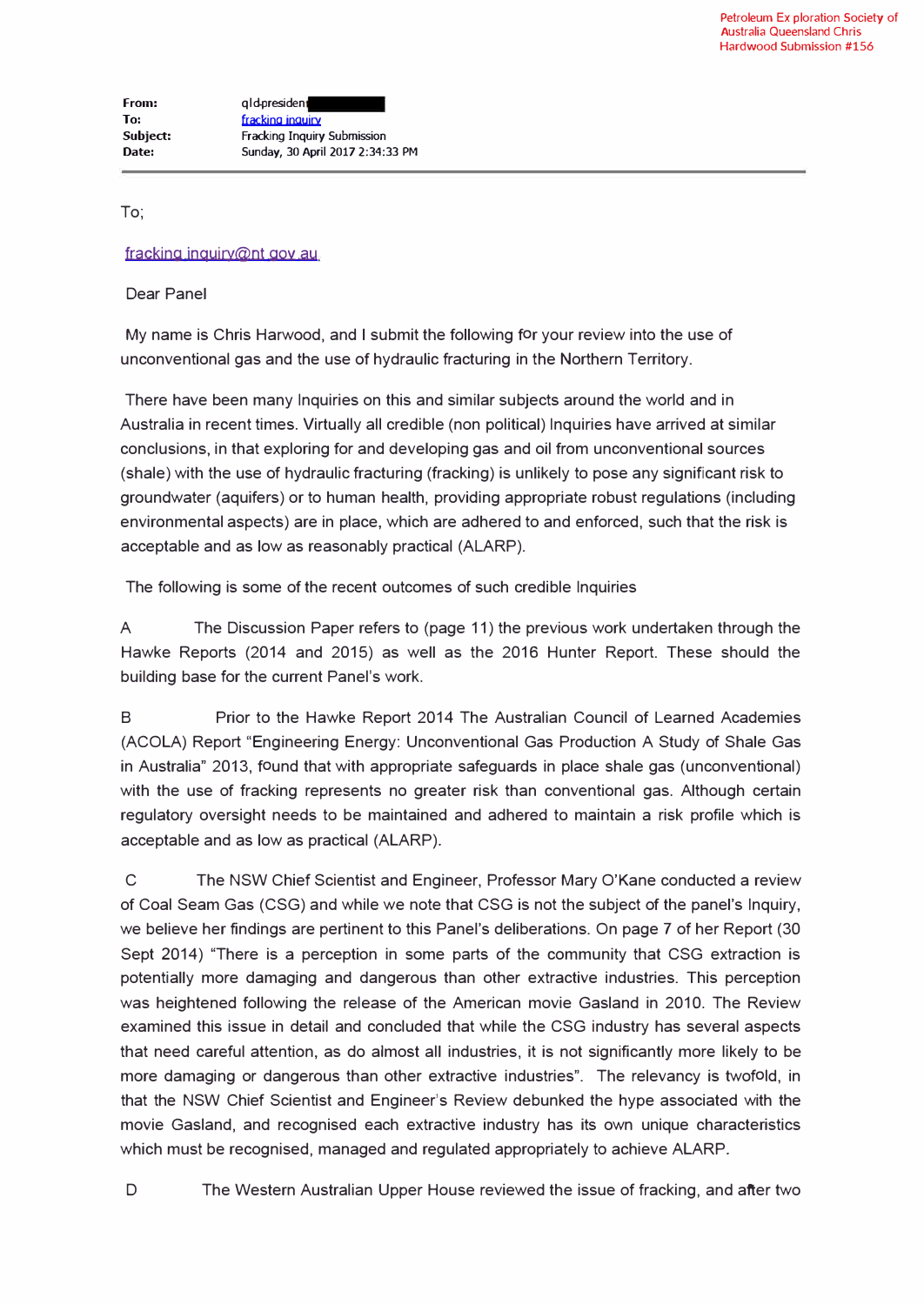years of examining evidence etc. concluded (Nov 15) that fracking can be carried out safely if regulated appropriately. It found the impact on human health and the environment were 'negligible' despite widespread concerns about the practice.

 E The South Australian (SA) Natural Resources Committee recently completed a two year Inquiry into unconventional gas and the use of fracking, and issued it's final Report on 30 November 2016. It's key recommendation against it's first Term of Reference was that unconventional gas (fracking) is unlikely to have any impact on groundwater (aquifers).

 F As mentioned, there have been many Inquiries worldwide, but the UK is also very relevant to Australia, as its ownership to mineral rights is similar to Australia. The UK had a very rigorous inquiry carried out by the Royal Society and the Royal Academy of Engineering specifically to do a report on hydraulic fracturing and shale gas. Professor Sir Mark Walport UK Chief Scientist gave a speech predominantly focussed on Risk and Innovation in Germany in September 2014, summed up the findings, with the following

 "There are really 3 science and engineering concerns about hydraulic fracturing (fracking). The first of these is: will it cause earth tremors? The second is: will you get contamination of the water table? And the third is: will there be fugitive release of the methane gas? (In other words if you leak all the gas then you lose the advantage of it as a fossil fuel). And what the science and the engineering tells you is that this is a drilling technology and no drilling technology is completely risk-free. **But if it is done well, if it is engineered well, if it is governed well, then it is as safe as any other form of drilling**, recognising that there is no 'free lunch', there is nothing that is completely risk-free." He went on to note

"Those are the engineering concerns, and that's what the Royal Academy of Engineers' report said and actually multiple other reports have all essentially said the same thing. But the public or publics who are protesting, at least in some parts of the world, about fracking are coming at in from a different angle. They're coming at it from the values angle and from the 'my pain, your gain' angle. And so there's a group that dislike fracking because they dislike fossil fuels, there's another group that dislike fracking because they actually just don't like big companies, and then there's a third group who just don't want the inconvenience of having something industrial happening in their back yard." The referenced speech can be found here http://bit.ly/1CVyur7

In line with the UK Inquiry and the recommended outcomes, the UK Infrastructure Bill 2014- 15, was passed through the UK Parliament, and it, which among other things will permit fracking below 300 meters in the UK.

It is on this basis that I urge the Panel to adopt a factual and evidence based approach toward assessing the potential risks regarding the exploration for and the development of unconventional gas and oil, and the use of hydraulic fracturing to enhance its production, providing at all times, there is a robust regulatory regime which through strong enforcement enables the risk to be reduced to be ALARP.

Yours sincerely